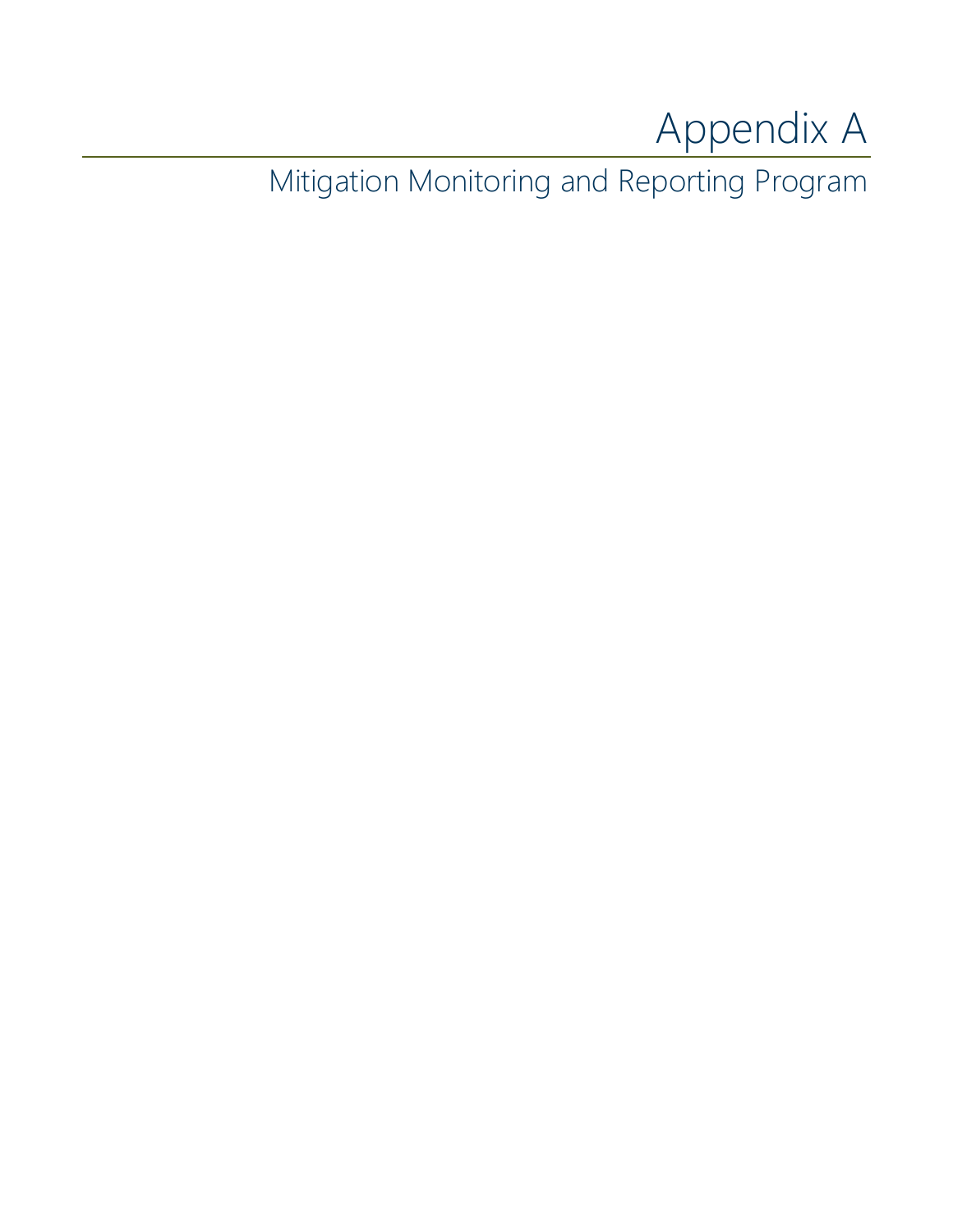#### APPENDIX A Draft Mitigation Monitoring and Reporting Program

#### DRAFT CLOVERDALE SOUTH FIELDS PROJECT MITIGATION MONITORING AND REPORTING PROGRAM

The California Environmental Quality Act (CEQA) requires that when a lead agency adopts a Mitigated Negative Declaration (MND), it must also adopt a mitigation monitoring and reporting program (MMRP) for all required mitigation measures (CEQA Guidelines Section 15097). This MMRP identifies the monitoring program for mitigation measures identified by the IS/MND to reduce or avoid impacts associated with implementing the proposed Cloverdale South Fields Project. The MMRP shall be maintained by the Cloverdale Unified School District (CUSD).

| <b>Number</b> | <b>Mitigation Measure</b>                                                                                                                                                                                                                                                                                                                                                                                                                                                                                                                                                                                                                                                                                                                                                                                                                                                                                                                                                                                                                                                                                                                                     | Implementation<br><b>Responsibility</b> | <b>Monitoring</b><br><b>Responsibility</b> | <b>Mitigation Timing</b>                                                                                                        | <b>Performance</b><br><b>Evaluation Criteria</b>                                                                                                                                                                                                                      |
|---------------|---------------------------------------------------------------------------------------------------------------------------------------------------------------------------------------------------------------------------------------------------------------------------------------------------------------------------------------------------------------------------------------------------------------------------------------------------------------------------------------------------------------------------------------------------------------------------------------------------------------------------------------------------------------------------------------------------------------------------------------------------------------------------------------------------------------------------------------------------------------------------------------------------------------------------------------------------------------------------------------------------------------------------------------------------------------------------------------------------------------------------------------------------------------|-----------------------------------------|--------------------------------------------|---------------------------------------------------------------------------------------------------------------------------------|-----------------------------------------------------------------------------------------------------------------------------------------------------------------------------------------------------------------------------------------------------------------------|
| <b>BIO-1</b>  | Nesting Bird Survey and Avoidance. A qualified biologist<br>shall conduct a survey for nesting birds approximately two days<br>prior to vegetation removal or ground-disturbing activities during<br>the nesting season (March through August). The survey shall<br>cover the limits of construction and suitable nesting habitat<br>within 500 feet for raptors and 100 feet for other nesting birds,<br>as feasible.<br>If any active nests are observed during surveys, a qualified<br>biologist shall establish a suitable avoidance buffer from the<br>active nest. The buffer distance will typically range from 50 to<br>300 feet and shall be determined based on factors such as the<br>species of bird, topographic features, intensity and extent of<br>the disturbance, timing relative to the nesting cycle, and<br>anticipated ground disturbance schedule. Limits of<br>construction to avoid active nests shall be established in the<br>field with flagging, fencing, or other appropriate barriers and<br>shall be maintained until the chicks have fledged and the nests<br>are no longer active, as determined by the qualified biologist | CUSD and<br>contractors                 | <b>CUSD</b>                                | • Before construction -<br>survey conducted<br>• Throughout<br>construction -<br>protective measures<br>for active nests if any | • Survey completed no<br>more than 5 days<br>prior to vegetation<br>removal and/or<br>ground disturbance<br>• Limits of disturbance<br>flagged prior to<br>construction if<br>nesting activities<br>observed<br>• Buffers implemented<br>during nesting if<br>present |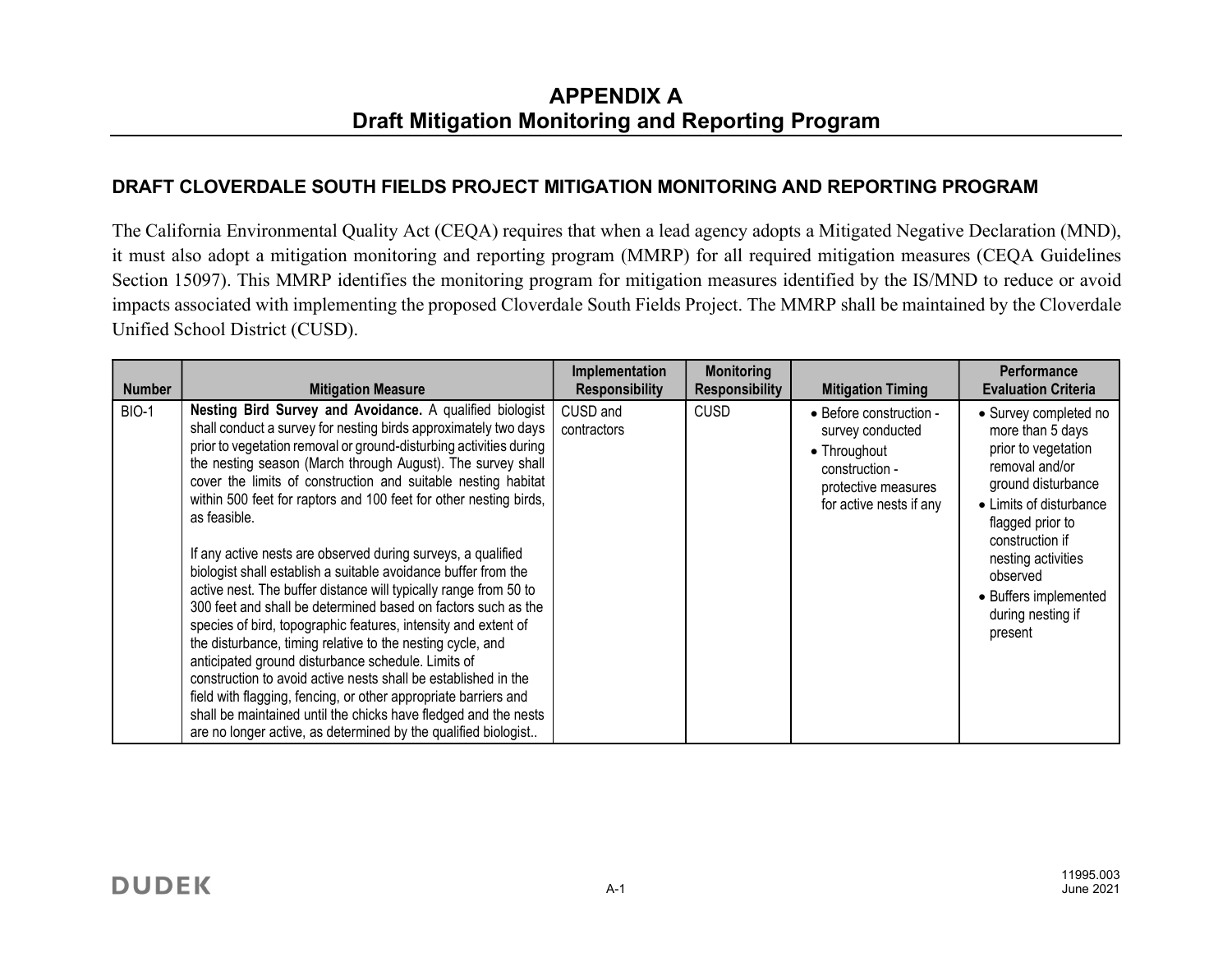| <b>Number</b> | <b>Mitigation Measure</b>                                                                                                                                                                                                                                                                                                                                                                                                                                                                                                                                                                                                                                                                                                                                                                                                                                                                                                                                                                                                                                                                                                                                                                                                                                          | Implementation<br><b>Responsibility</b> | <b>Monitoring</b><br><b>Responsibility</b> | <b>Mitigation Timing</b>                                                                                                                                                                         | Performance<br><b>Evaluation Criteria</b>                                                                                                                                                 |
|---------------|--------------------------------------------------------------------------------------------------------------------------------------------------------------------------------------------------------------------------------------------------------------------------------------------------------------------------------------------------------------------------------------------------------------------------------------------------------------------------------------------------------------------------------------------------------------------------------------------------------------------------------------------------------------------------------------------------------------------------------------------------------------------------------------------------------------------------------------------------------------------------------------------------------------------------------------------------------------------------------------------------------------------------------------------------------------------------------------------------------------------------------------------------------------------------------------------------------------------------------------------------------------------|-----------------------------------------|--------------------------------------------|--------------------------------------------------------------------------------------------------------------------------------------------------------------------------------------------------|-------------------------------------------------------------------------------------------------------------------------------------------------------------------------------------------|
| BIO-2         | Fencing and Best Management Practice Installation. Prior<br>to the initiation of ground disturbance activities, the limits of<br>disturbance shall be fenced and sediment and erosion control<br>measures shall be utilized, which could include, but not be<br>limited to: biodegradable straw wattles free of weed seeds, silt<br>fencing, or biodegradable erosion control mats/blankets.<br>Fencing for the dog park shall be placed a minimum of 25 feet<br>from the edge of the adjacent riparian woodland vegetation. No<br>construction, staging, or other ground disturbance activities shall<br>be permitted beyond the fencing.                                                                                                                                                                                                                                                                                                                                                                                                                                                                                                                                                                                                                         | CUSD and<br>contractors                 | <b>CUSD</b>                                | • Before construction -<br>limits of disturbance<br>flagged and erosion<br>control measures<br>deployed<br>• Throughout<br>construction - flagging<br>and erosion control<br>measures maintained | • Flagging and erosion<br>control measures<br>installed and<br>maintained                                                                                                                 |
| BIO-3         | Riparian Vegetation. A Streambed Alteration Agreement<br>(SAA), pursuant to Section 1602 of the California Fish and<br>Game Code, shall be procured from the California Department<br>of Fish and Wildlife (CDFW) prior to any disturbances to<br>riparian vegetation associated with the intermittent drainages<br>onsite. As part of the SAA, compensatory mitigation a no less<br>than a 1:1 ratio may be required to offset the loss of riparian<br>habitat. If so, a mitigation plan shall be drafted by a qualified<br>biologist to address implementation and monitoring<br>requirements under the SAA to ensure that the project would<br>result in no net loss of habitat functions and values. The plan<br>shall contain, at a minimum, mitigation goals and objectives,<br>mitigation location, a discussion of actions to be implemented<br>to mitigate the impact, performance criteria, monitoring<br>methods, and actions to be taken in the event that the<br>mitigation is not successful. The plan shall be approved by the<br>District and CDFW and any required compensatory mitigation<br>shall take place either onsite or at an appropriate off-site<br>location as approved by the CDFW and the District at a ratio<br>directed by the SAA | CUSD and<br>contractors                 | <b>CUSD</b>                                | • Before construction -<br>SAA obtained.<br>vegetation survey<br>completed,<br>replacement planting<br>plan prepared<br>• During construction -<br>replacement planting<br>plan implemented      | • Receipt and<br>implementation of a<br>SAA prior to<br>disturbance of<br>riparian vegetation<br>areas<br>• Replacement<br>planting<br>implemented<br>consistent with SAA<br>requirements |
| BIO-4         | Vegetation Restoration. The District shall be responsible for<br>developing and implementing a restoration plan for temporarily<br>impacted areas of natural vegetation. The plan shall, at a<br>minimum, include an implementation schedule,<br>planting/seeding plan, invasive species eradication methods,                                                                                                                                                                                                                                                                                                                                                                                                                                                                                                                                                                                                                                                                                                                                                                                                                                                                                                                                                      | CUSD and<br>contractors                 | <b>CUSD</b>                                | • Before construction -<br>replacement planting<br>plan prepared<br>• Immediately following<br>project construction -                                                                            | • Preparation and<br>implementation of a<br>restoration plan                                                                                                                              |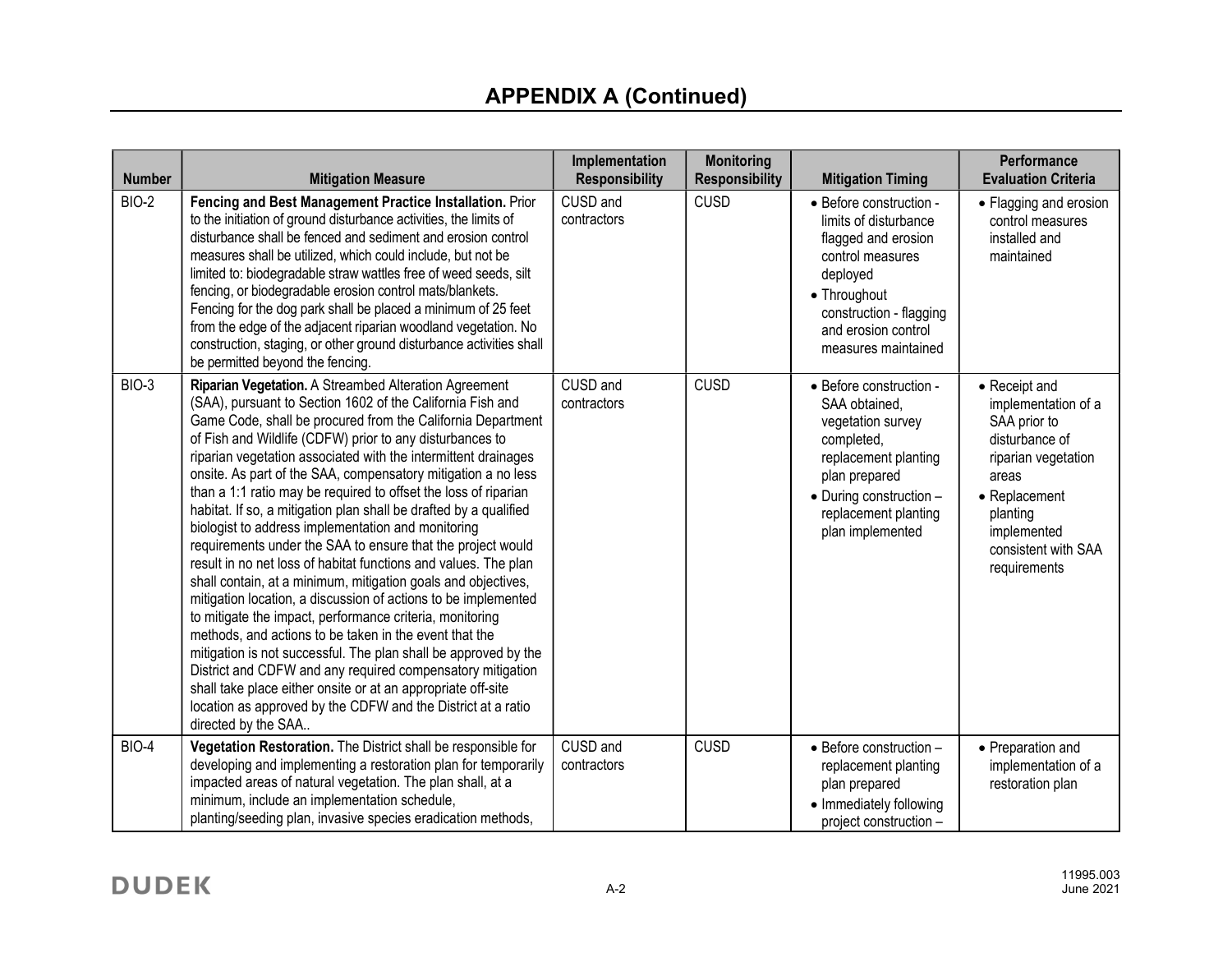| <b>Number</b> | <b>Mitigation Measure</b>                                                                                                                                                                                                                                                                                                                                                                                                                                                                                                                                                                                                                                                                                                                                                                                                                                                                                                                                                                                                                                                                                                                                                                                                                                                                                                                                                                                              | Implementation<br><b>Responsibility</b> | <b>Monitoring</b><br><b>Responsibility</b> | <b>Mitigation Timing</b>                                                                                                                                                             | Performance<br><b>Evaluation Criteria</b>                                                                       |
|---------------|------------------------------------------------------------------------------------------------------------------------------------------------------------------------------------------------------------------------------------------------------------------------------------------------------------------------------------------------------------------------------------------------------------------------------------------------------------------------------------------------------------------------------------------------------------------------------------------------------------------------------------------------------------------------------------------------------------------------------------------------------------------------------------------------------------------------------------------------------------------------------------------------------------------------------------------------------------------------------------------------------------------------------------------------------------------------------------------------------------------------------------------------------------------------------------------------------------------------------------------------------------------------------------------------------------------------------------------------------------------------------------------------------------------------|-----------------------------------------|--------------------------------------------|--------------------------------------------------------------------------------------------------------------------------------------------------------------------------------------|-----------------------------------------------------------------------------------------------------------------|
|               | interim and final success criteria/performance standards,<br>estimated costs, and identification of responsible entities.<br>Areas to be restored shall be identified by a qualified biologist<br>as being able to feasibly support the proposed native<br>revegetation. Feasibility of native revegetation is primarily<br>based on suitable soils, slopes, and aspect, as well as the<br>presence of similar vegetation adjacent to the proposed<br>mitigation areas. Further, the restoration areas shall be<br>preserved in perpetuity. If a substantially similar plan is<br>required under permits issued by the U.S. Army Corps of<br>Engineers, California Department of Fish and Wildlife, and<br>Regional Water Quality Control Board, development and<br>implementation of that plan would meet the requirements of<br>this measure.<br>In addition, the District shall be responsible for planting oak<br>trees within the project property to replace the habitat values<br>of the oak tree that is not within a riparian vegetation<br>community and would be removed from the project site. This<br>oak tree has a trunk diameter of 60 inches. The District shall<br>plant one 15-gallon oak tree and one DeePot 40 oak tree OR<br>1-gallon oak tree for every 5 inches of trunk diameter. In total,<br>the District shall plant 15 15-gallon oak trees and 15 DeePot<br>40 and/or 1 gallon oak trees. |                                         |                                            | replacement planting<br>plan implemented                                                                                                                                             | • Replacement oak<br>tree planting<br>completed                                                                 |
| BIO-5         | Aquatic Resource Impact Permitting and Compensation.<br>The District shall obtain an individual or nationwide permit<br>from the Army Corps of Engineers (ACOE) prior to<br>commencement of grading within 75 feet of any wetlands or<br>other waters of the U.S. in the project property. As part of the<br>ACOE permit, compensatory mitigation may be required, at a<br>ratio to be determined by the ACOE, to offset the loss of<br>wetland/waters habitat. If so, and as part of the permit<br>application process, a qualified biologist shall draft a mitigation<br>and monitoring plan to address implementation and monitoring<br>requirements under the permit to ensure that the project would<br>result in no net loss of habitat functions and values. The plan                                                                                                                                                                                                                                                                                                                                                                                                                                                                                                                                                                                                                                           | CUSD and<br>contractors                 | <b>CUSD</b>                                | • Before construction -<br>regulatory permits<br>obtained including<br>approval of<br>compensatory<br>mitigation plan<br>• During construction -<br>permit conditions<br>implemented | • Regulatory permits<br>authorizing<br>disturbance to<br>aquatic resources<br>obtained prior to<br>construction |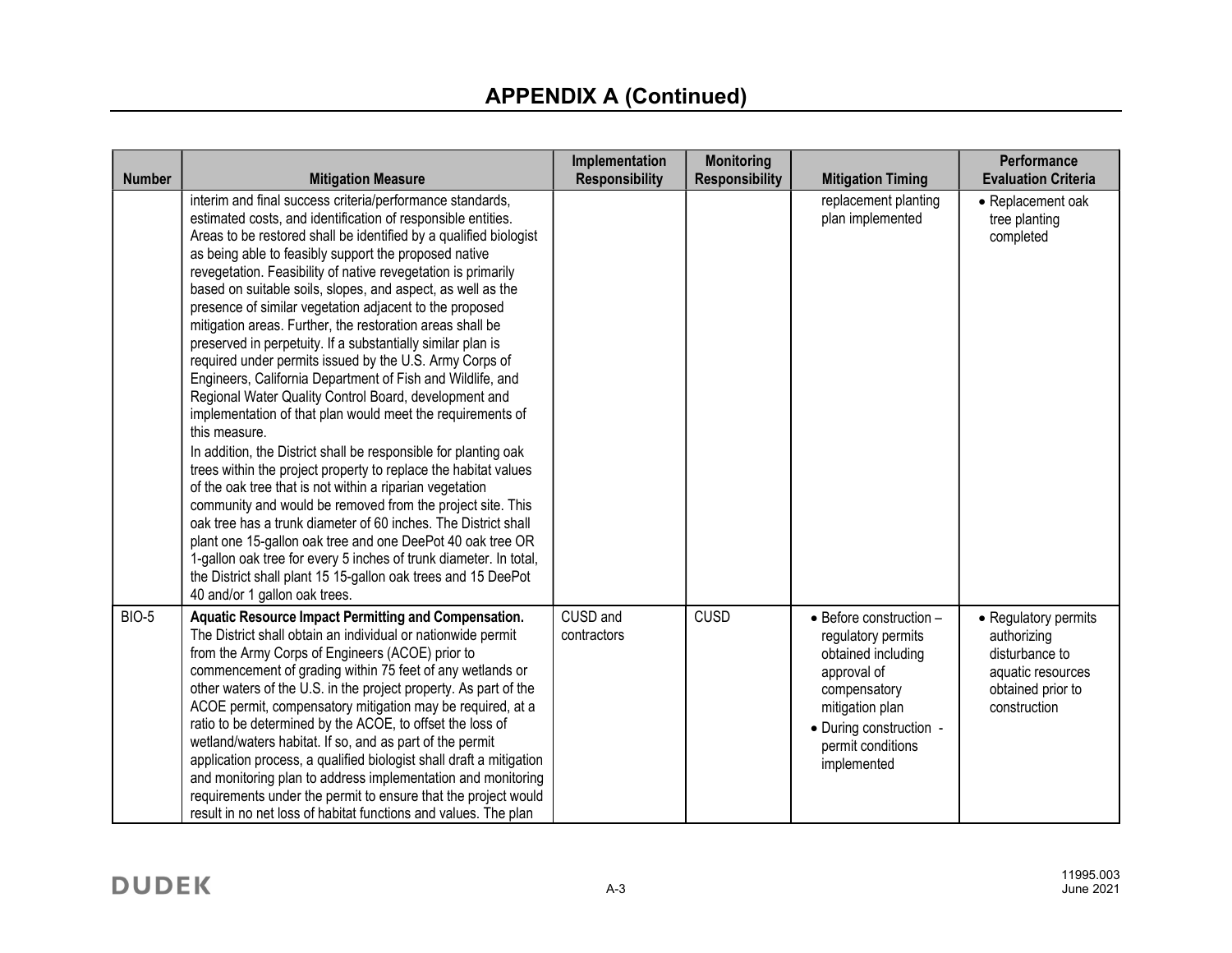| <b>Number</b> | <b>Mitigation Measure</b>                                                                                                                                                                                                                                                                                                                                                                                                                                                                                                                                                                                                                                                                                                                                                                                                                                                                                                                                                                                                   | Implementation<br><b>Responsibility</b> | <b>Monitoring</b><br><b>Responsibility</b> | <b>Mitigation Timing</b>              | Performance<br><b>Evaluation Criteria</b>                                                                                         |
|---------------|-----------------------------------------------------------------------------------------------------------------------------------------------------------------------------------------------------------------------------------------------------------------------------------------------------------------------------------------------------------------------------------------------------------------------------------------------------------------------------------------------------------------------------------------------------------------------------------------------------------------------------------------------------------------------------------------------------------------------------------------------------------------------------------------------------------------------------------------------------------------------------------------------------------------------------------------------------------------------------------------------------------------------------|-----------------------------------------|--------------------------------------------|---------------------------------------|-----------------------------------------------------------------------------------------------------------------------------------|
|               | shall contain, at a minimum, mitigation goals and objectives,<br>mitigation location, a discussion of actions to be implemented<br>to mitigate the impact, monitoring methods and performance<br>criteria, extent of monitoring to be conducted, actions to be<br>taken in the event that the mitigation is not successful, and<br>reporting requirements. The plan shall be approved by ACOE<br>and compensatory mitigation shall take place either on site or<br>at an appropriate off-site location as approved by the ACOE.<br>Concurrent with the ACOE permit, the District shall also obtain<br>a Water Quality Certification from the RWQCB, subject to the<br>same mitigation plan requirements stated above. Any work<br>within the bed or bank of the intermittent drainages, or within<br>the abutting riparian woodland, would require authorization                                                                                                                                                            |                                         |                                            |                                       |                                                                                                                                   |
|               | from CDFW under a California Fish and Game Code Section<br>1600 Streambed Alteration Agreement, as required under MM<br>BIO-2. Trimming or removal of riparian vegetation may also<br>require compensatory mitigation, as directed by MM BIO-3<br>and BIO-4.                                                                                                                                                                                                                                                                                                                                                                                                                                                                                                                                                                                                                                                                                                                                                                |                                         |                                            |                                       |                                                                                                                                   |
| CUL-1         | Unanticipated Cultural Resource Discovery. In the event<br>that unanticipated discoveries are encountered during project<br>construction, all activity shall cease within 50 feet of the find<br>until a qualified archaeologist In the event that unanticipated<br>discoveries are encountered during project construction, all<br>activity shall cease within 50 feet of the find until a qualified<br>archaeologist meeting the Secretary of the Interior's<br>Professional Qualification Standards can evaluate the<br>significance of the find and determine whether or not<br>additional study is warranted. Depending upon the significance<br>of the find under the California Environmental Quality Act<br>(CEQA) (14 CCR 15064.5[f]; PRC Section 21082) the<br>archaeologist may record the find to appropriate standards<br>(thereby addressing any data potential) and allow work to<br>continue. If the archaeologist observes the discovery to be<br>potentially significant under CEQA or Section 106 of the | CUSD and<br>contractors                 | <b>CUSD</b>                                | • Throughout<br>construction activity | • Any cultural<br>resources<br>discovered are<br>evaluated and<br>managed in<br>accordance with<br>state and federal<br>standards |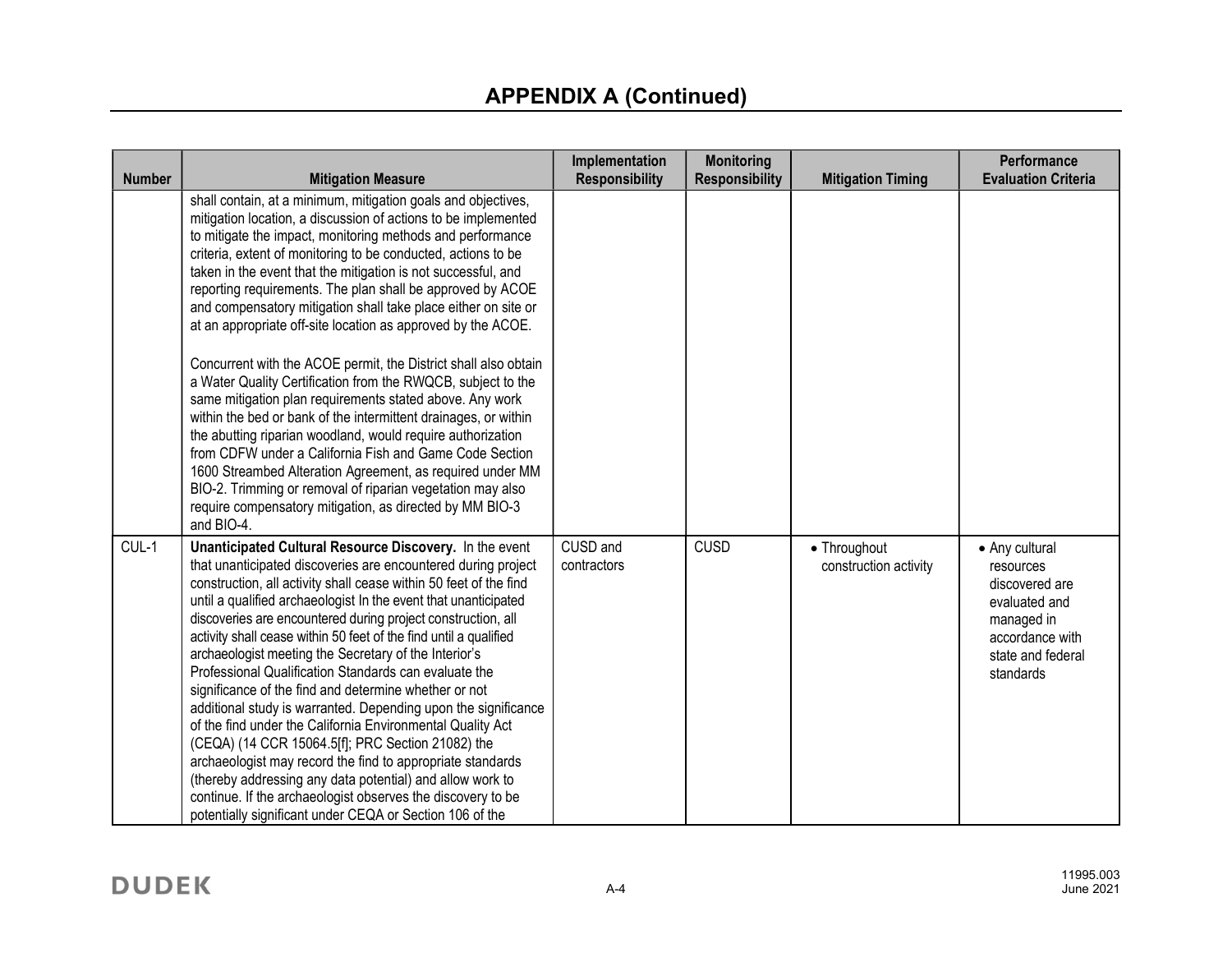| <b>Number</b> | <b>Mitigation Measure</b>                                                                                                                                                                                                                                                                                                                                                                                                                                                                                                                                                                                                                                                                                                                                                                                                                                                                                                                                                                                                                                                                                                        | Implementation<br><b>Responsibility</b> | <b>Monitoring</b><br><b>Responsibility</b> | <b>Mitigation Timing</b>                                                                                  | Performance<br><b>Evaluation Criteria</b>                                                                                 |
|---------------|----------------------------------------------------------------------------------------------------------------------------------------------------------------------------------------------------------------------------------------------------------------------------------------------------------------------------------------------------------------------------------------------------------------------------------------------------------------------------------------------------------------------------------------------------------------------------------------------------------------------------------------------------------------------------------------------------------------------------------------------------------------------------------------------------------------------------------------------------------------------------------------------------------------------------------------------------------------------------------------------------------------------------------------------------------------------------------------------------------------------------------|-----------------------------------------|--------------------------------------------|-----------------------------------------------------------------------------------------------------------|---------------------------------------------------------------------------------------------------------------------------|
|               | National Historic Preservation Act, additional efforts may be<br>warranted as recommended by the qualified archaeologist.<br>Examples of prehistoric resources may include: stone tools and<br>manufacturing debris; milling equipment such as bedrock<br>mortars, portable mortars, and pestles; darkened or stained<br>soils (midden) that may contain dietary remains such as shell<br>and bone; as well as human remains. Historic resources may<br>include: burial plots; structural foundations; mining spoils piles<br>and prospecting pits; cabin pads; and trash scatters consisting<br>of cans with soldered seams or tops, bottles, cut (square) nails,<br>and ceramics; paleontological resources.                                                                                                                                                                                                                                                                                                                                                                                                                   |                                         |                                            |                                                                                                           |                                                                                                                           |
| CUL-2         | Discovery of Human Remains. In accordance with Section<br>7050.5 of the California Health and Safety Code, if potential<br>human remains are found, all work within 100 feet shall be<br>suspended and the county coroner shall be immediately<br>notified of the discovery. The coroner shall provide a<br>determination within 48 hours of notification. No further<br>excavation or disturbance of the identified material, or any<br>area reasonably suspected to overlie additional remains, shall<br>occur until a determination has been made. If the county<br>coroner determines that the remains are, or are believed to be,<br>Native American, they shall notify the Native American<br>Heritage Commission (NAHC) within 24 hours. In accordance<br>with California Public Resources Code Section 5097.98, the<br>NAHC must immediately notify those persons it believes to be<br>the most likely descendent (MLD) from the deceased Native<br>American. Within 48 hours of their notification, the MLD will<br>recommend to the lead agency their preferred treatment of the<br>remains and associated grave goods | CUSD and<br>contractors                 | <b>CUSD</b>                                | • Throughout<br>construction activity                                                                     | • Any human remains<br>discovered are<br>evaluated and<br>managed in<br>accordance with<br>state and federal<br>standards |
| GEO-1         | Stormwater Pollution Prevention Plan. In order to reduce<br>runoff and erosion and minimize the potential of sedimentation<br>as a result of the project, the District shall prepare and<br>implement a Stormwater Pollution Prevention Plan (SWPPP)<br>for all construction activities.                                                                                                                                                                                                                                                                                                                                                                                                                                                                                                                                                                                                                                                                                                                                                                                                                                         | CUSD and<br>contractors                 | <b>CUSD</b>                                | • Before construction -<br>erosion control<br>measures deployed<br>• Throughout<br>construction - erosion | • Preparation and<br>implementation of a<br><b>SWPPP</b>                                                                  |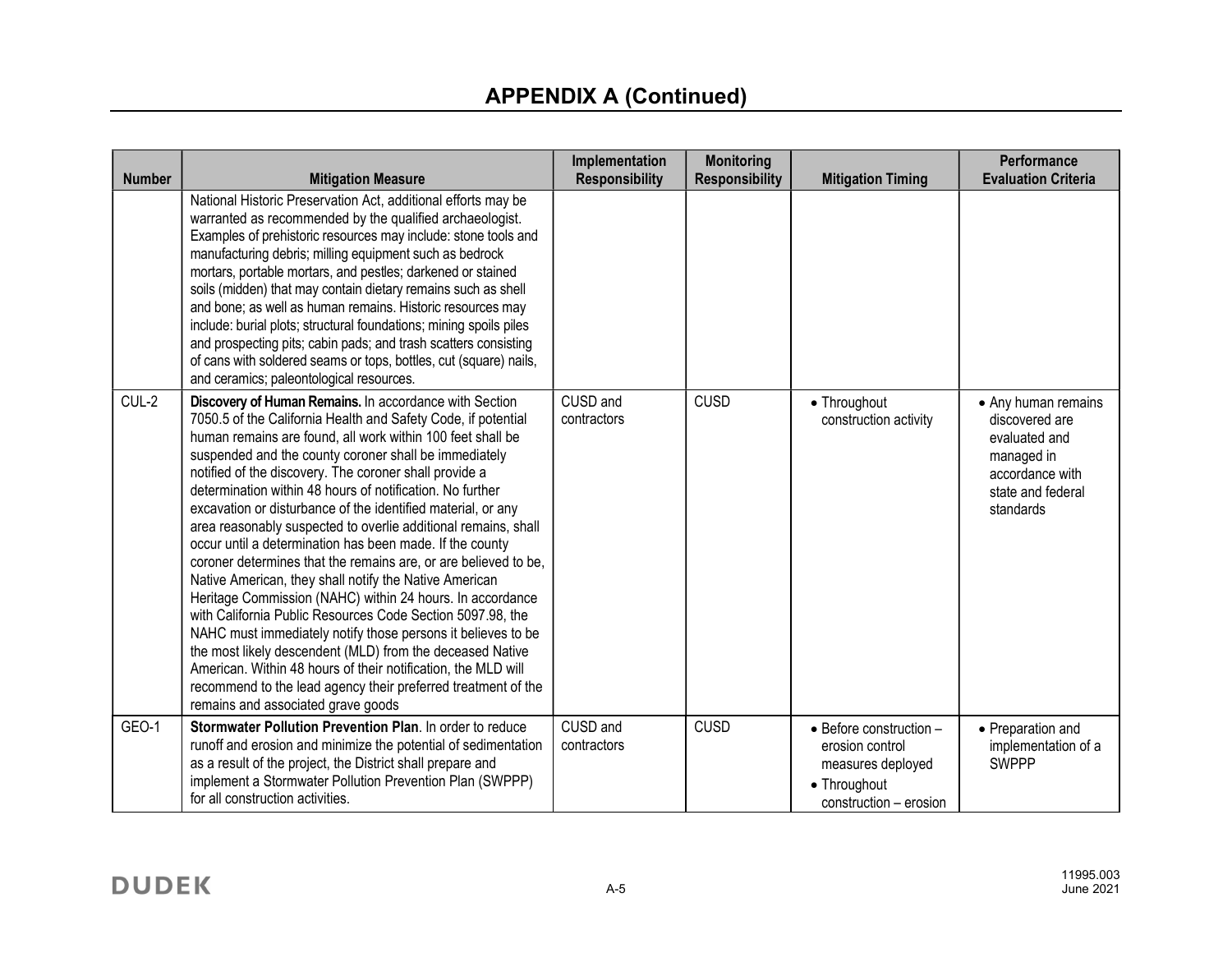| <b>Number</b> | <b>Mitigation Measure</b>                                                                                                                                                                                                                                                                                                                                                                                                                                                                                                                                                                                                                                                                                                                                                                                                                                                                                                                                                                                                                                  | Implementation<br><b>Responsibility</b> | <b>Monitoring</b><br><b>Responsibility</b> | <b>Mitigation Timing</b>                                                                                                                                                                      | <b>Performance</b><br><b>Evaluation Criteria</b>                                                                                                                                                                                                     |
|---------------|------------------------------------------------------------------------------------------------------------------------------------------------------------------------------------------------------------------------------------------------------------------------------------------------------------------------------------------------------------------------------------------------------------------------------------------------------------------------------------------------------------------------------------------------------------------------------------------------------------------------------------------------------------------------------------------------------------------------------------------------------------------------------------------------------------------------------------------------------------------------------------------------------------------------------------------------------------------------------------------------------------------------------------------------------------|-----------------------------------------|--------------------------------------------|-----------------------------------------------------------------------------------------------------------------------------------------------------------------------------------------------|------------------------------------------------------------------------------------------------------------------------------------------------------------------------------------------------------------------------------------------------------|
|               |                                                                                                                                                                                                                                                                                                                                                                                                                                                                                                                                                                                                                                                                                                                                                                                                                                                                                                                                                                                                                                                            |                                         |                                            | control measures<br>maintained<br>• Throughout project<br>operation - post-<br>construction erosion<br>control measures<br>maintained                                                         |                                                                                                                                                                                                                                                      |
| GEO-2         | Paleontological Resources Awareness Training. Prior to<br>commencement of grading and construction permits, the<br>District shall retain a professional Paleontologist to train the<br>construction workers on how to determine the presence of<br>fossils and the procedure to follow in the event paleontological<br>resources are discovered.                                                                                                                                                                                                                                                                                                                                                                                                                                                                                                                                                                                                                                                                                                           | CUSD and<br>contractors                 | <b>CUSD</b>                                | • Throughout<br>construction activity                                                                                                                                                         | • Any paleontological<br>resources<br>discovered are<br>evaluated and<br>managed in<br>accordance with<br>state and federal<br>standards                                                                                                             |
| HAZ-1         | Spill Prevention. The following measures shall be implemented<br>prior to and during construction and shall be incorporated into<br>project plans and specifications.<br>All equipment shall be inspected by the contractor for<br>leaks prior to the start of construction and regularly<br>throughout project construction. Leaks from any<br>equipment shall be contained and the leak remedied<br>before the equipment is again used on the site.<br>Best management practices for spill prevention shall be<br>incorporated into project plans and specifications and<br>shall contain measures for secondary containment and<br>safe handling procedures.<br>A spill kit shall be maintained on site throughout all<br>$\bullet$<br>construction activities and shall contain appropriate items<br>to absorb, contain, neutralize, or remove hazardous<br>materials stored or used in large quantities during<br>construction.<br>Project plans and specifications shall identify construction<br>staging areas and designated areas where equipment | CUSD and<br>contractors                 | CUSD                                       | $\bullet$ Before construction $-$<br>hazardous materials<br>containment<br>measures deployed<br>• Throughout<br>$construction -$<br>hazardous materials<br>containment<br>measures maintained | • Construction<br>documents include<br>hazardous materials<br>containment<br>measures<br>• Hazardous materials<br>containment<br>measures<br>implemented<br>• All hazardous<br>materials used<br>during construction<br>are removed from<br>the site |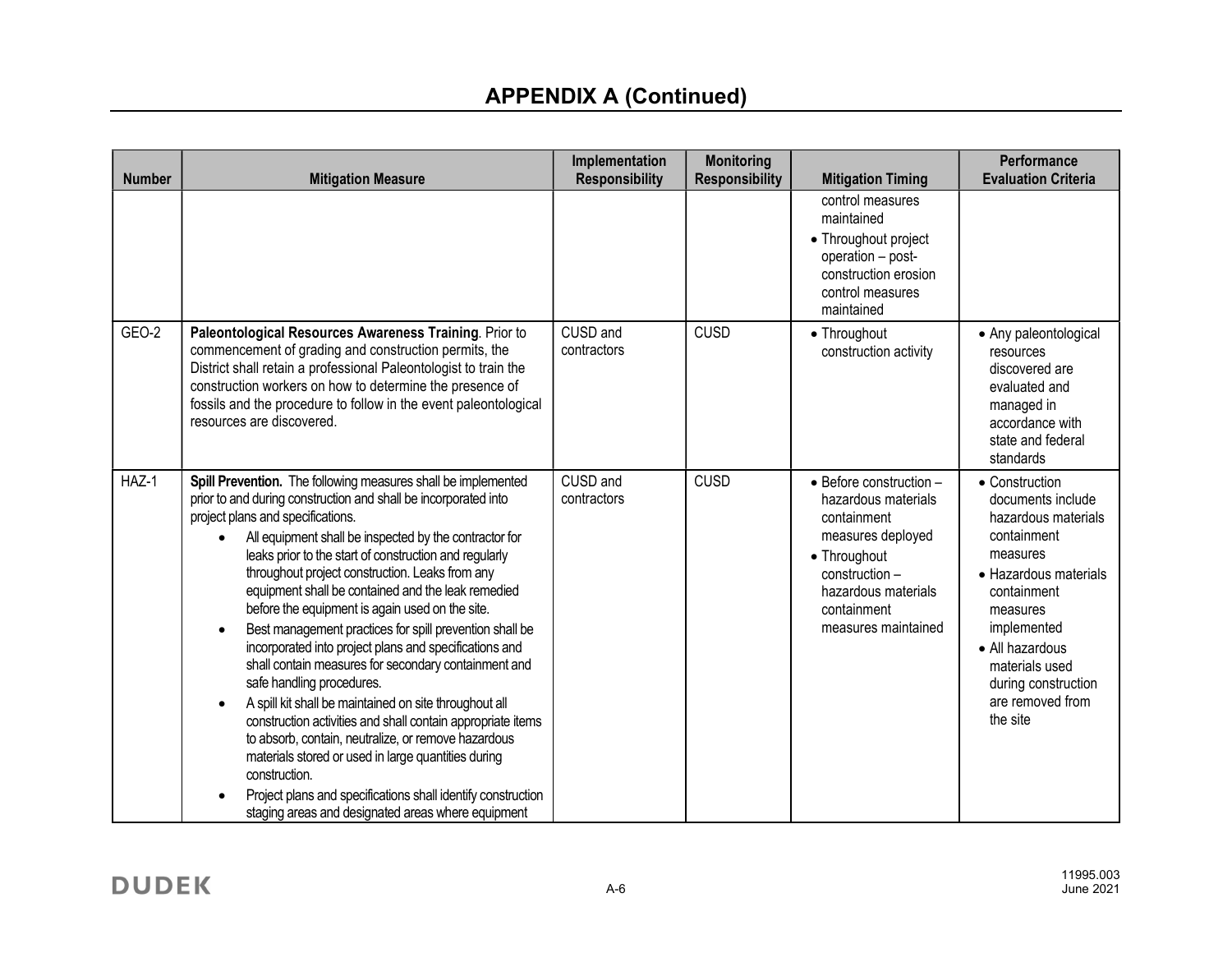| <b>Number</b> | <b>Mitigation Measure</b>                                                                                                                                                                                                                                                                                                                                                                                                                                                                                                                                                                                                                                                                                                                                                                                                                                                                                                                                                                                                                                                                                                                                                                                                                                                      | Implementation<br><b>Responsibility</b> | <b>Monitoring</b><br><b>Responsibility</b> | <b>Mitigation Timing</b>                               | Performance<br><b>Evaluation Criteria</b>                              |
|---------------|--------------------------------------------------------------------------------------------------------------------------------------------------------------------------------------------------------------------------------------------------------------------------------------------------------------------------------------------------------------------------------------------------------------------------------------------------------------------------------------------------------------------------------------------------------------------------------------------------------------------------------------------------------------------------------------------------------------------------------------------------------------------------------------------------------------------------------------------------------------------------------------------------------------------------------------------------------------------------------------------------------------------------------------------------------------------------------------------------------------------------------------------------------------------------------------------------------------------------------------------------------------------------------|-----------------------------------------|--------------------------------------------|--------------------------------------------------------|------------------------------------------------------------------------|
|               | refueling, lubrication, and maintenance may occur. Areas<br>designated for refueling, lubrication, and maintenance of<br>equipment shall be approved by the City.<br>In the event of any spill or release of any chemical or<br>wastewater during construction, the contractor shall<br>immediately notify the City.<br>Hazardous substances shall be handled in accordance<br>with Title 22 of the California Code of Regulations, which<br>prescribes measures to appropriately manage hazardous<br>substances, including requirements for storage, spill<br>prevention and response and reporting procedures.                                                                                                                                                                                                                                                                                                                                                                                                                                                                                                                                                                                                                                                               |                                         |                                            |                                                        |                                                                        |
| HAZ-2         | Cobalt Removal. Prior to commencement of rough grading, the<br>District's construction contractor shall complete targeted removal of<br>soil at sample locations E2, E3, and E4 and confirmation soil<br>sampling to confirm removal of the elevated cobalt (>46.9 mg/kg). If<br>serpentine rock is discovered during targeted removal or further<br>sampling and the elevated cobalt is determined to be due to the<br>presence of serpentine rock, then alternative mitigation shall occur<br>following rough grading if targeted removal is determined to not be<br>practical. The alternative mitigation would include the following<br>remedies noted by DTSC for sites with naturally occurring asbestos<br>(NOA) where removal is not practical.<br>Cover the site areas with elevated cobalt with imported<br>$\bullet$<br>clean fill materials or cover/cap specified areas with<br>buildings, hardscape, sod, or landscaping sufficient to<br>create a barrier and prevent future exposure pathways;<br>Develop an Operations and Maintenance Plan to ensure<br>that the remedy remains protective in perpetuity; and<br>Record a land use covenant and/or school board<br>resolution to restrict future activities that would create<br>exposure to impacted soils. | CUSD and<br>contractors                 | CUSD                                       | $\bullet$ Prior to<br>commencement of<br>rough grading | • Soil with elevated<br>cobalt concentrations<br>removed or<br>managed |
| HAZ-3         | Arsenic Removal. Prior to commencement of rough grading,<br>the District's construction contractor shall complete targeted<br>removal of soil at the sample location E1 and conduct<br>additional soil sampling and analysis for arsenic                                                                                                                                                                                                                                                                                                                                                                                                                                                                                                                                                                                                                                                                                                                                                                                                                                                                                                                                                                                                                                       | CUSD and<br>contractors                 | <b>CUSD</b>                                | $\bullet$ Prior to<br>commencement of<br>rough grading | • Soil with elevated<br>arsenic                                        |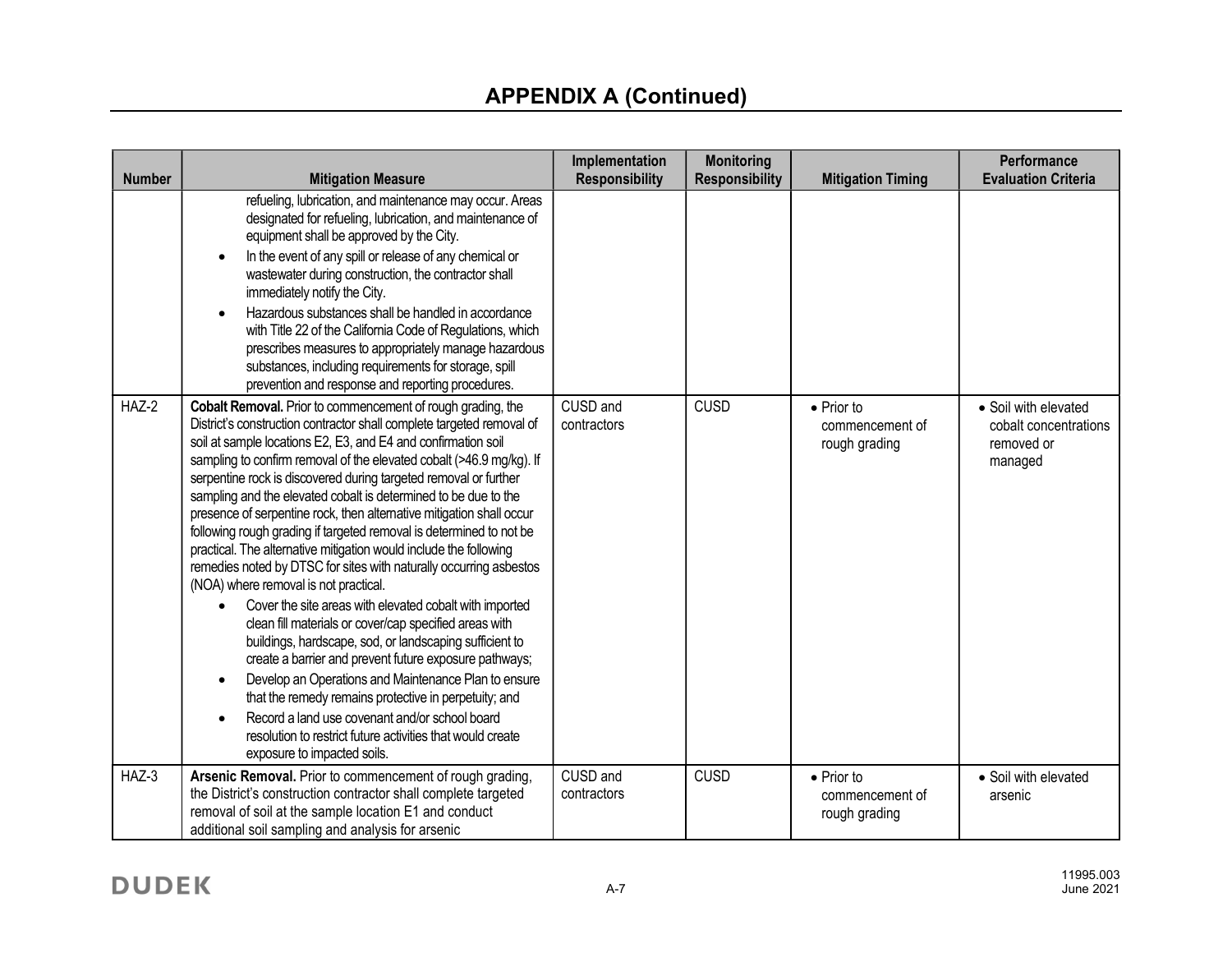| <b>Number</b> | <b>Mitigation Measure</b>                                                                                                                                                                                                                                                                                                                                                                                                                                                                                                                                                                                                                                                                                                                                                                                                                                                                                                                                                                                                                                                                                                                                                                                                                                                                                                                                                                                                                                                   | Implementation<br><b>Responsibility</b> | <b>Monitoring</b><br><b>Responsibility</b> | <b>Mitigation Timing</b>                                                                                                                                                                                                                                         | Performance<br><b>Evaluation Criteria</b>                                   |
|---------------|-----------------------------------------------------------------------------------------------------------------------------------------------------------------------------------------------------------------------------------------------------------------------------------------------------------------------------------------------------------------------------------------------------------------------------------------------------------------------------------------------------------------------------------------------------------------------------------------------------------------------------------------------------------------------------------------------------------------------------------------------------------------------------------------------------------------------------------------------------------------------------------------------------------------------------------------------------------------------------------------------------------------------------------------------------------------------------------------------------------------------------------------------------------------------------------------------------------------------------------------------------------------------------------------------------------------------------------------------------------------------------------------------------------------------------------------------------------------------------|-----------------------------------------|--------------------------------------------|------------------------------------------------------------------------------------------------------------------------------------------------------------------------------------------------------------------------------------------------------------------|-----------------------------------------------------------------------------|
|               | concentrations. The soil samples shall be taken from the walls<br>of the excavation area for the targeted removal to confirm that<br>the arsenic concentrations of the remaining soil are at or<br>below the typical background concentration of up to 12 mg/kg.<br>If samples have concentrations above the background<br>concentration, additional soil removal shall be completed and<br>soil sampling conducted until all samples have a maximum<br>arsenic concentration of 12 mg/kg.                                                                                                                                                                                                                                                                                                                                                                                                                                                                                                                                                                                                                                                                                                                                                                                                                                                                                                                                                                                  |                                         |                                            |                                                                                                                                                                                                                                                                  | concentrations<br>removed                                                   |
| HAZ-4         | NOA Management. The District shall ensure that construction<br>contracts require that construction workers be trained to recognize<br>potential NOA (e.g. serpentine rock) and that if grading activities<br>uncover potential NOA, the grading and excavation work shall<br>comply with State and local regulations for asbestos, including the<br>California Air Resources Board Asbestos Airborne Toxic Control<br>Measure for Construction, Grading, Quarrying, and Surface Mining<br>Operations. This includes a requirement to notify the Northern<br>Sonoma Air Pollution Control District within the next business day of<br>the identification of NOA, serpentine, or ultramafic rock within the<br>area to be graded and submittal and implementation of an asbestos<br>dust mitigation plan within 14 days of the discovery of NOA,<br>serpentine, or ultramafic rock. The mitigation plan shall include the<br>following remedies where removal is not practical.<br>Cover the site areas with NOA with imported clean fill<br>materials or cover/cap specified areas with buildings,<br>hardscape, sod, or landscaping sufficient to create a<br>barrier and prevent future exposure pathways;<br>Develop an Operations and Maintenance Plan to ensure<br>that the remedy remains protective in perpetuity; and<br>Record a land use covenant and/or school board<br>resolution to restrict future activities that would create<br>exposure to impacted soils. | CUSD and<br>contractors                 | CUSD                                       | $\bullet$ Prior to<br>commencement of<br>rough grading -<br>worker training<br>completed<br>• During construction -<br>any potential NOA<br>reported to Northern<br>Sonoma Air Pollution<br>Control District and<br>asbestos dust<br>mitigation plan<br>prepared | • Any potential NOA<br>managed in<br>accordance with<br>state regulations   |
| HAZ-5         | Dust Suppression. The District shall ensure that construction<br>contracts require that soils within and adjacent to areas where<br>grading, trenching, vegetation removal, and construction traffic<br>will occur must be watered at least twice per day sufficient to                                                                                                                                                                                                                                                                                                                                                                                                                                                                                                                                                                                                                                                                                                                                                                                                                                                                                                                                                                                                                                                                                                                                                                                                     | CUSD and<br>contractors                 | <b>CUSD</b>                                | • Construction area<br>watering throughout<br>construction                                                                                                                                                                                                       | • Watering occurs at<br>least twice per day<br>• Dust emissions<br>minimzed |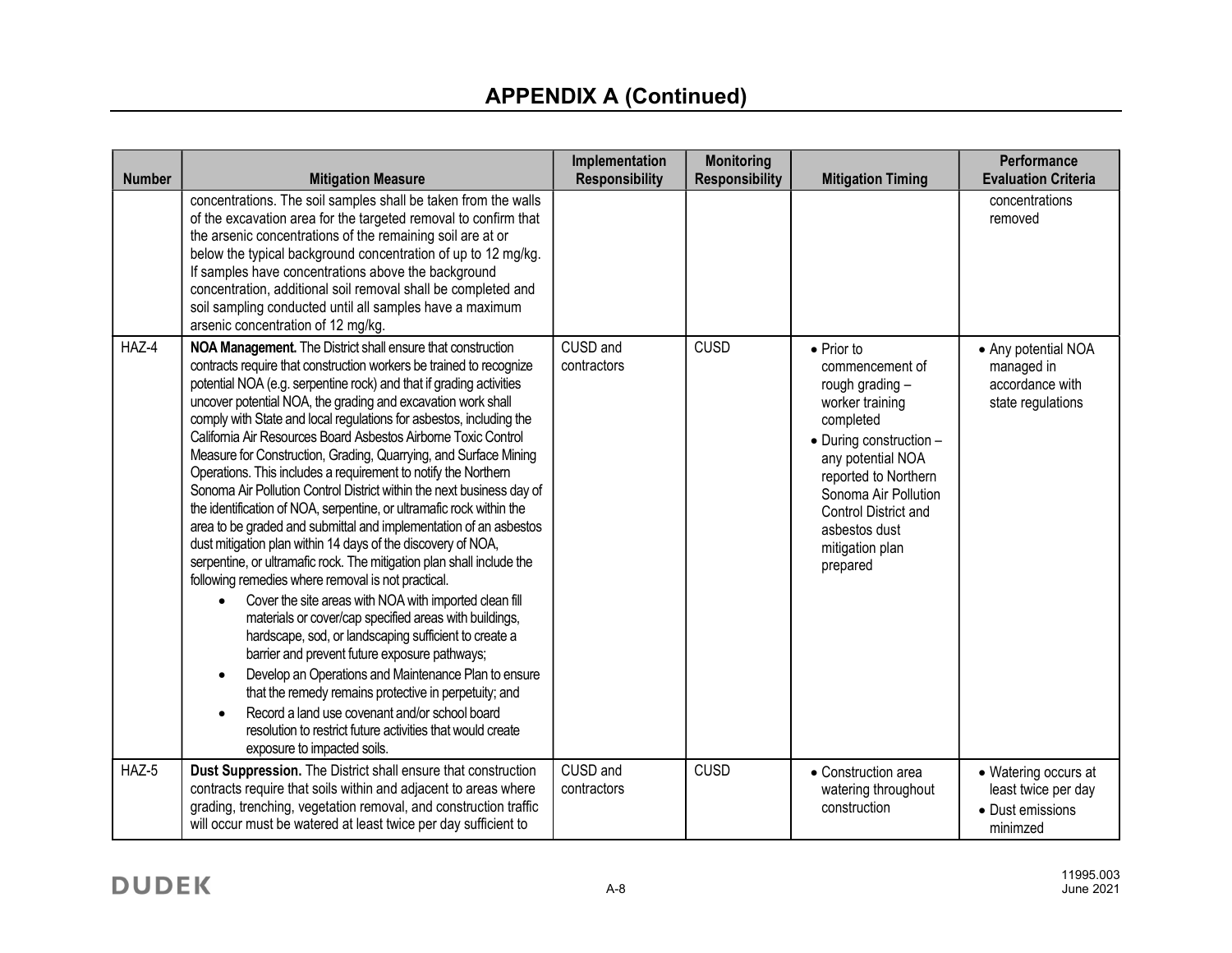| <b>Number</b> | <b>Mitigation Measure</b>                                                                                                                                                                                                                                                                                                                                                                                                                                                                                                                                                                                                                                                                                                                                                                                                                                                                                                                                                                | Implementation<br><b>Responsibility</b> | <b>Monitoring</b><br><b>Responsibility</b> | <b>Mitigation Timing</b>                                                | Performance<br><b>Evaluation Criteria</b>                                                                                                         |
|---------------|------------------------------------------------------------------------------------------------------------------------------------------------------------------------------------------------------------------------------------------------------------------------------------------------------------------------------------------------------------------------------------------------------------------------------------------------------------------------------------------------------------------------------------------------------------------------------------------------------------------------------------------------------------------------------------------------------------------------------------------------------------------------------------------------------------------------------------------------------------------------------------------------------------------------------------------------------------------------------------------|-----------------------------------------|--------------------------------------------|-------------------------------------------------------------------------|---------------------------------------------------------------------------------------------------------------------------------------------------|
|               | minimize dust emissions, consistent with Northern Sonoma<br>County Air Pollution Control District Rule 430.                                                                                                                                                                                                                                                                                                                                                                                                                                                                                                                                                                                                                                                                                                                                                                                                                                                                              |                                         |                                            |                                                                         |                                                                                                                                                   |
| HAZ-6         | Wildfire Fuel Management. The District shall implement the<br>following vegetation management measures to minimize<br>wildfire fuel within and adjacent to the project site:<br>Vegetation shall be removed and/or pruned within 15<br>feet of the perimeter of the dog park, except where<br>the vegetation is within the riparian woodland<br>associated with the drainage located south of the dog<br>park.<br>Vegetation within 30 feet of each athletic field and the<br>parking lot, concession stand, and restroom area<br>shall be mowed at least monthly between November<br>and April and at least twice per month between May<br>and October except where the vegetation is within<br>the riparian woodland associated with the adjacent<br>drainages. As an alternative to mowing, goat grazing<br>may be used to remove vegetation. In this case,<br>fencing shall be placed 10 feet from the edge of<br>riparian woodland vegetation to exclude goats from<br>those areas. | CUSD and<br>contractors                 | <b>CUSD</b>                                | • Throughout project<br>operation                                       | • Vegetation proximate<br>to active use areas<br>of the site pruned<br>and mowed and/or<br>removed by grazing                                     |
| HYD-1         | Dog Park Waste Management The District shall install<br>signage, dog waste bag dispensers, and trash receptacles at<br>the dog park. The signage shall notify all users of the dog park<br>that they must pick up all dog waste and place it in the trash<br>receptacles. The District shall inspect the dog park at least<br>once per week for dog waste that has not been removed and<br>shall collect the dog waste and place it in the trash<br>receptacles. Dog waste bag dispensers shall be inspected and<br>restocked weekly, and trash receptacles shall be emptied<br>weekly.                                                                                                                                                                                                                                                                                                                                                                                                  | <b>CUSD</b>                             | <b>CUSD</b>                                | • Throughout project<br>operation                                       | • Dog park waste<br>routinely removed<br>· Waste removal<br>facilities (bag<br>dispensers and trash<br>receptacles)<br>provided and<br>maintained |
| NOI-1         | <b>Construction Noise Reduction Measures. Construction</b><br>activity for site preparation and for future development shall be<br>limited to the hours between 7:00 a.m. and 4:00 p.m., Monday<br>through Friday. No construction shall occur on State holidays                                                                                                                                                                                                                                                                                                                                                                                                                                                                                                                                                                                                                                                                                                                         | CUSD and<br>contractors                 | <b>CUSD</b>                                | • Throughout<br>construction - noise<br>control measures<br>implemented | • No construction<br>noise between 7pm<br>and 7am Monday<br>through Friday or                                                                     |